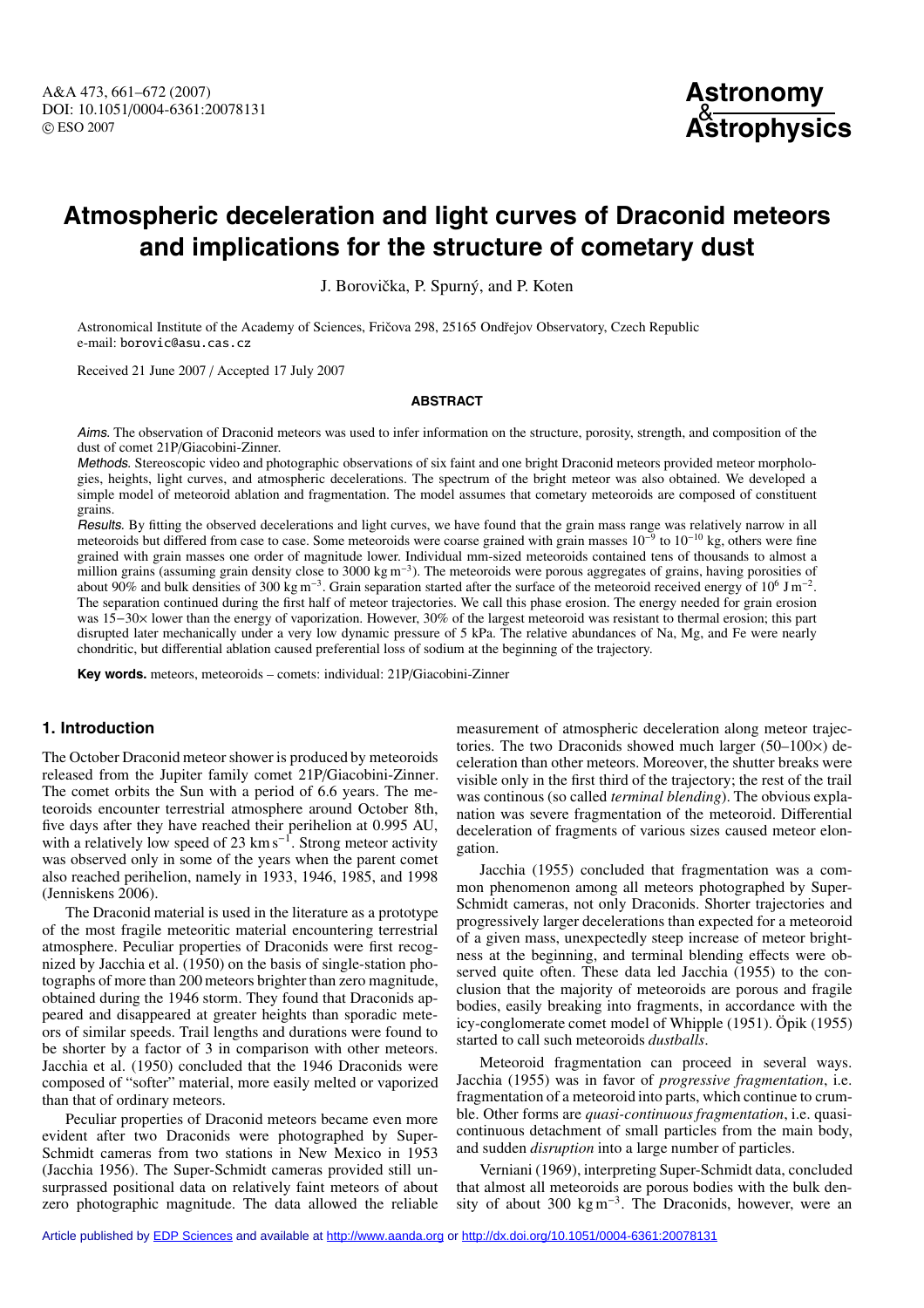exception, with an extremely low density estimated by Verniani  $(1969):$  <10 kg m<sup>-3</sup>.

The results of Verniani were criticized by Ceplecha (1988). He argued that Verniani caused biases when selecting meteors for his analysis. Ceplecha (1968) clearly showed, on the basis of meteor beginning heights and decelerations, that different groups of meteoroids exist. The two main groups were designated A and C. The Draconids, however, did not fit in either of these groups and were later set as a prototype of group D (Ceplecha 1988). Ceplecha (1968) considered different material properties (such as heat capacity etc.), as well as different fragmentation ability, as the reasons of group existence. Ceplecha (1988) listed typical bulk densities for different groups: 2000 kg m−<sup>3</sup> for group A, 750 kg m<sup>-3</sup> for group C, and 270 kg m<sup>-3</sup> for group D (including Draconids).

Hawkes & Jones (1975) formed a quantitative model of ablation of dustball meteoroids. They introduced the concept of a "glue" that holds together metallic or stony grains and has a lower boiling point than the grains. The grains are released after the glue is evaporated. The authors used the results of Simonenko (1968), who found by analyzing the flares of brighter meteors, that the fundamental grain size lies in a relatively narrow range around 140  $\mu$ m in diameter. All grains were assumed to be of that size.

Hawkes & Jones (1975) considered quasi-continuous grain release. Nevertheless, in their model all grains were released from small meteoroids before the grain ablation started, i.e. before the meteor beginning. Up to a certain mass-limit, the length of meteor trajectory was therefore independent of initial meteoroid mass. Observational data suggested that this is the case for meteoroids smaller than about  $10^{-5}$  kg. From this, Hawkes & Jones (1975) computed the amount of energy required for meteoroid disintegration  $X \approx 2 \times 10^6$  J kg<sup>-1</sup>. This energy was needed for the evaporation of the glue. The agreement with observations could also be achieved if the amount of the glue was negligible and the grains were separated after the meteoroid temperature reached about 2000 K.

Beech (1986) applied the method of Hawkes & Jones (1975) to the 1946 Draconids of Jacchia et al. (1950). After averaging the height data, he found that the trajectory length was constant for the Draconids up to a mass of  $10^{-2}$  kg. The average meteor beginning height was 97.6 km. The corresponding value of the disruption energy, *X*, was only ~10<sup>5</sup> J kg<sup>-1</sup>. This would imply disruption of a  $10^{-5}$  kg Draconid at a height of 114 km.

In the last three decades, photographic observations of faint meteors have been replaced by the television technique. This technique is more sensitive and allows observations of fainter meteors. The resolution is, however, limited, which is not favorable for deceleration measurements. On the other hand, meteor light curves can be measured relatively easily. A number of authors have used the light curve shapes as evidence of meteoroid fragmentation. The light curves were found to vary greatly from meteor to meteor but on average were nearly symmetrical, while a non-fragmenting meteor should have a maximum toward the end (e.g. Murray et al. 1999; Campbell et al. 2000; Koten et al. 2004).

Beech & Murray (2003) modeled light curves of Leonid meteors (velocity 71 km s<sup>-1</sup>) in terms of the dustball meteoroid model. They allowed the meteoroid to disrupt into grains with masses ranging from 10−<sup>10</sup> kg up to 10% of the total meteoroid mass (they considered meteoroids of total mass of 10<sup>−6</sup> kg). A power-law mass distribution of grains was assumed. A wide range of positions of light curve maxima was obtained by varying the mass distribution index between 1.0 and 2.0.

One problem with the power-law grain mass distribution is that differential deceleration of grains should produce meteor wakes (formed by more decelerating small fragments), which are seldom observed in faint meteors (Fischer et al. 2000, and references therein). Wakes should, however, develop more easily in slow meteors, and Leonids are not favorable in this respect.

The most advanced model of dustball meteors was created by Campbell-Brown & Koschny (2004). They modeled heating of dustball meteoroids and considered ablation before the boiling temperature was reached, using the Clausius-Clapeyron formalism. The grains were released after the melting temperature of the glue was reached. Grain mass distribution was described by either power law or Gaussian distribution, or a combination of both. Observed light curves of three Leonid meteors were fitted by the model. The glue was assumed to produce no light. Meteor deceleration was not considered in the model. The light curves were successfully fitted with the glue melting temperature of 1000−1150 K. In two cases, the grain release started after the beginning of the meteor.

In this paper we analyze in detail the data on one bright and six faint Draconid meteors observed in 2005. Our 2005 Draconid data were already presented in Koten et al. (2007, hereafter referred to as Paper I), where we reported meteor frequencies, trajectories, radiants, orbits, masses, beginning and end heights, and light curves. The light curves were described in the classic statistical way, based on the position of the maximum. Unexpectedly, we clearly observed meteor decelerations. The simultaneous observation of decelerations, light curves, and meteor morphologies provides an opportunity for revealing the structure of individual meteoroids. For this purpose, we developed a simple model of ablation of dustball meteoroids and applied it to the Draconids.

#### **2. The observations**

Our observation techniques were described in Paper I. We employed double-station observations with image intensified video cameras on three nights from October 6 to October 9, 2005. A higher than expected activity of the Draconid shower occurred in the evening hours on October 8 (Campbell-Brown et al. 2006, and Paper I); we observed the end of this activity between the evening twilight and about 19 UT. Unfortunately, because of poor weather at the second station (Třebíč), most meteors observed during this period were detected only in Ondřejov. There was only one video meteor (meteor number 05A08030, hereafter shortened to 30) that was observed from both stations, and for which the trajectory could be reliably determined. Nevertheless, the weather improved over the course of the night, and an additional five Draconid video meteors were observed from both stations. These five meteors were probably part of the shower background component and did not belong to the evening peak, which was caused by the meteoroids released from the comet in 1946 (Campbell-Brown et al. 2006). Since the Draconid radiant lies high in the sky in the evening and then decreases, the observed meteors have a wide range of slopes, from 61 to 26 degrees to the horizontal plane. The cameras were stationary during the night, i.e. aiming at fixed azimuth and elevation.

In addition to the video data, one bright Draconid meteor was also recorded photographically by the all-sky *Autonomous Fireball Observatories* of the Czech part of the European Fireball Network (see Spurný et al. 2007, for network description). The light curve of the fireball was recorded with photoelectric detectors at the fireball observatories with a sampling rate of 500 Hz. The fireball occurred during the evening peak outside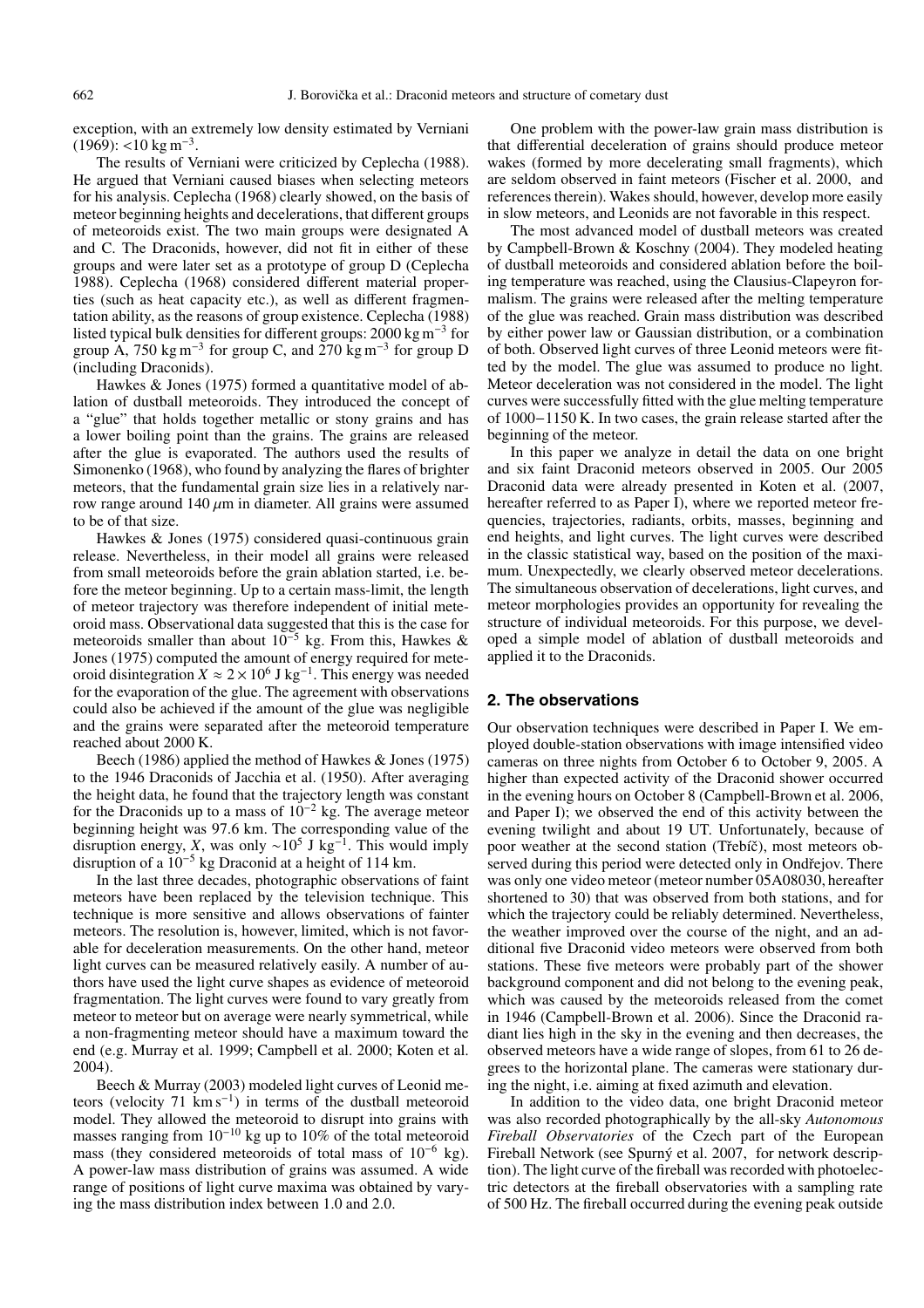

**Fig. 1.** Evolution of meteor 54. Parts of de-interlaced video fields centered on the meteor are shown. The background star field was subtracted. The exposure time of each image was 0.02 s. The intervals between the shown images are 0.08 s. The direction of meteor motion is from upper right to lower left. The time sequence starts with the upper left image and continues horizontally.

the field of view of the video cameras. Fortunately, the fireball occurred just on the opposite side of the spectral video camera from the regular field. The spectral camera, equipped with the transmission grating in front of the lens, therefore captured the fireball spectrum in the −1st (non-blazed) spectral order. The other Draconids were too faint to produce good spectra.

## **3. Meteor morphologies**

Figure 1 shows 10 images of the Draconid meteor number 54 in course of its trajectory. The elongation of the bright part of the meteor nearly corresponds to the meteor movement during the 0.02 s exposure time. Toward the end, however, the meteor became much more elongated and the image reveals the real shape of the radiating region. Even in the first half of the trajectory, a wake behind the meteor head was visible; the wake was, however, much fainter than the head. At the end, the whole streak, about 2 km long, became nearly equally bright. This behavior was typical for all Draconid meteors studied here.

Another demonstration of this effect can be seen in Fig. 2, where two Draconids are compared with one Taurid meteor. We measured the light intensity along the meteor path in each video field (with time resolution of 0.02 s) in the step of 0.1 km in height. The resulting image for the Taurid meteor corresponds to a moving point source, except for a small effect at the end of the meteor. The Draconids, on the other hand, are blurred significantly in the final part of the trajectory, and faint wake is visible in the middle and at the beginning of the trajectory. Moreover, the time-height track of the Draconids is somewhat curved, which is an indication of meteor deceleration.

## **4. Measurement of meteor images**

Positional and photometric measurements of video meteors were performed with the MetPhoto software (Koten 2002). The meteors were measured on each video frame of the PAL video record, i.e. each 0.04 s. The meteor position was adjusted manually on a zoomed image on a computer screen. Since the moving meteor, even if it is point-like, forms a short dash during the exposure time, the leading edge of the image was measured. This does not mean adjusting the extreme edge of the signal, but rather the position, where the center of the circular image of the meteor seems to have been at the end of the exposure, and taking into account meteor brightness, the width of meteor image and the background noise. The rectangular coordinates of the meteor were then transformed into celestial coordinates using a transformation defined by the field stars. Combining data from two stations, the meteor atmospheric trajectory was determined by



**Fig. 2.** Time-height intensity scans for two Draconids (05A08057 and 05A08078) and one Taurid (05A07243). Vertical scans were performed in each video field and then stacked horizontally. The background scan performed before the meteor appearance was subtracted.

the least-square method (Borovička 1990). The trajectory was assumed to be a straight line. Each measurement was then projected on the average trajectory and meteor height was computed for each time.

Meteor brightness was determined by aperture photometry on each video frame. The rectangular aperture had one axis parallel and one axis perpendicular to the direction of meteor motion. The width of the aperture was adjusted by the operator. The length of the aperture was defined by the distance travelled by the meteor during the exposure time (determined by the positional measurements on subsequent video frames) plus three pixels on each side; the extra pixels account for the spread of the signal. This procedure did not count any distant meteor wake into the signal. This approach was chosen intentionally in the software because some cameras suffer from signal persistence, and an artificial wake forms behind the meteor. The Taurid image in Fig. 2, as well as other experiments, demonstrated that the Mullard XX1332 intensifiers used in this work do not show signal persistence. Since Draconids have real wake, part of this was not counted into the meteor brightness. The modeled light curves took this effect into account by simulating the measurement procedure.

## **5. Model of meteoroid sudden disruption**

We developed a simple meteor model using the concept of the dustball meteoroid. The model assumes that the meteoroid disrupts into a number of individual grains at some point, and the grains then behave as independent individual meteors. The standard drag, ablation, and radiation equations are used to describe the meteors both before and after the disruption.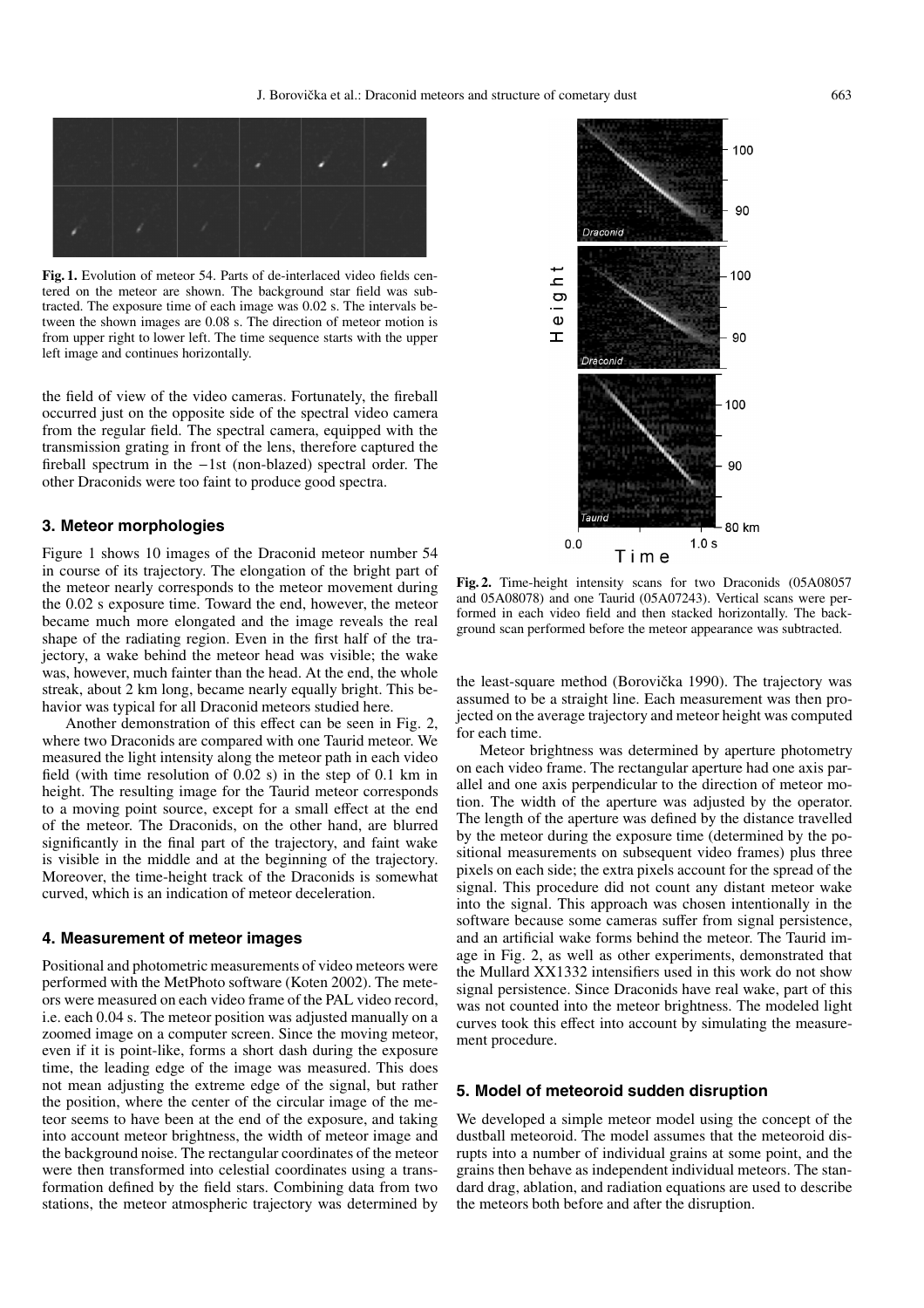## 5.1. The equations

The drag and ablation equations are (e.g. Bronshten 1983):

$$
m\frac{dv}{dt} = -\Gamma S \rho v^2,
$$
  
\n
$$
\frac{dm}{dt} = -\Lambda \frac{S \rho v^3}{2Q},
$$
\n(1)

respectively. Here *m* is meteoroid mass, v is velocity, *t* is time,  $Γ$  is the drag coefficient, *S* is meteoroid cross-section,  $ρ$  is density of the atmosphere, Λ is the heat transfer coefficient, and *Q* is the energy necessary to ablate unit mass of the meteoroid. The following quantities are usually defined (e.g. Ceplecha et al. 1998): the shape factor,

$$
A = S m^{-2/3} \delta^{2/3},
$$
 (3)

the shape-density coefficient,

$$
K = \Gamma A \delta^{-2/3} = \Gamma S m^{-2/3},\tag{4}
$$

and the ablation coefficient,

$$
\sigma = \frac{\Lambda}{2Q\Gamma}.\tag{5}
$$

Here  $\delta$  is the meteoroid bulk density. Equations. (1) and (2) can be then rewritten in the form

$$
\frac{\mathrm{d}v}{\mathrm{d}t} = -Km^{-1/3}\rho v^2,\tag{6}
$$

$$
\frac{\mathrm{d}m}{\mathrm{d}t} = -K\sigma m^{2/3} \rho v^3. \tag{7}
$$

Analytical integrals of Eqs. (6) and (7) are presented in Ceplecha et al. (1998). The solution assumes that the coefficients *K* and  $\sigma$ are constant. By providing the position (height), mass, and velocity of the meteoroid at a given time, the geometry of the trajectory (slope), the ablation coefficient, and the shape-density coefficient, one can compute the subsequent meteoroid deceleration and mass loss.

The emitted light is proportional to the mass-loss rate according to the luminosity equation (Bronshten 1983),

$$
I = -\tau \frac{v^2}{2} \frac{dm}{dt},\tag{8}
$$

where *I* is meteor luminosity in magnitude units (the meteor absolute magnitude is  $M = -2.5 \log I$  and  $\tau$  is the luminous efficiency. Note that a meteor of zero magnitude emits about 1500 W in the whole electromagnetic spectrum in all directions (Ceplecha et al. 1998).

The luminous efficiency is a crucial parameter here for computing initial meteoroid mass. In general, the luminous efficiency may depend on meteoroid velocity, mass, type, and the phase of the flight (Revelle & Ceplecha 2001). For the present case, however, we considered it appropriate to use only the velocity dependence as given in Ceplecha & McCrosky (1976). For the initial Draconid velocity of 23.5 km s<sup>-1</sup>, their value is  $\tau = 5 \times 10^{-6} \,\mathrm{W}^{-1}$ , i.e. about 0.75%.

After meteoroid disruption, the whole meteoroid mass at that moment,  $m_f$ , is assumed to be separated into a number of individual grains of masses in the interval  $(m_1, m_1)$ , where  $m_1$  is the upper grain mass limit and  $m<sub>l</sub>$  is the lower grain mass limit. We assumed power-law mass distribution in the form

$$
n(m) = Cm^{-s}, \qquad m_1 < m < m_u,\tag{9}
$$

where  $n(m)$  is the number of grains of mass  $m$ ,  $s$  is the mass distribution index, and *C* is a constant.

In our simulations, we sorted the grains into mass bins of the masses  $m_0, m_1, \ldots, m_k$ , with  $m_0$  equal to  $m_u$ . The mass of all grains within the *i*th bin was set to

$$
m_i = m_0 p^i, \tag{10}
$$

where the mass sorting parameter was chosen  $p = 10^{-0.1}$ 0.7943, so that there are ten mass bins per order of magnitude in mass. The number of mass bins is

$$
k = \log(m_{\rm u}/m_{\rm l})/\log p. \tag{11}
$$

Should another value of  $p$  be chosen, the number of mass bins and the number of grains in each mass bin will change, but other results, e.g. the grain mass limits and the total number of grains, will remain the same. The number of grains in the *i*th bin is

$$
n_i = n_0 \left(\frac{m_0}{m_i}\right)^{s-1} = n_0 p^{(1-s)i}.
$$
 (12)

Since the total mass of grains must be equal to the meteoroid mass,

$$
m_{\rm f} = \sum_{i=0}^{k} n_{i} m_{i} = n_{0} m_{0} \sum_{i=0}^{k} p^{(2-s)i}, \qquad (13)
$$

the number of the largest grains is

$$
n_0 = \frac{m_f}{m_0(k+1)}, \qquad \text{for } s = 2,
$$
 (14)

$$
n_0 = \frac{m_f}{m_0} \cdot \frac{1 - p^{(2-s)k}}{1 - p^{(2-s)}}, \qquad \text{for } s \neq 2.
$$
 (15)

#### 5.2. Free parameters

The geometry of meteor trajectory (beginning height, trajectory slope) is known for all meteors and was given in Paper I. The initial velocity is more problematic. Because of fragmentation and subsequent deceleration, only a few measurements at the beginning of the trajectory are relevant for determination of the initial velocity. The resulting error is quite large (up to  $0.5 \text{ km s}^{-1}$ ). We therefore assumed that the velocity of faint meteors was the same as for the well measured photographic fireball, i.e.  $23.57 \text{ km s}^{-1}$ . The data proved to be consistent with this value, except for meteor 128, where we had to use 23.50 km s<sup>-1</sup>.

The initial meteoroid mass was determined by the photometric method, i.e. from the observed light curve and Eq. (8). Note that the photometric mass given in Paper I was computed under the assumption of constant meteor velocity, so the values given here are somewhat higher.

The free parameters to be determined from the deceleration, light curve shape, and meteor morphology are the ablation coefficient and shape-density coefficient for the whole meteoroid (before disruption) and for the grains, the height of disruption, the upper and lower limit of grain masses, and the grain mass distribution index.

The observed deceleration is produced by the largest grains in this model, since the largest grains are the leading ones. The deceleration does not depend directly on the mass, but on the product  $Km<sub>u</sub><sup>-1/3</sup>$ . The deceleration also depends on the height of disruption and on the ablation coefficient of grains (assumed to be the same for all grains).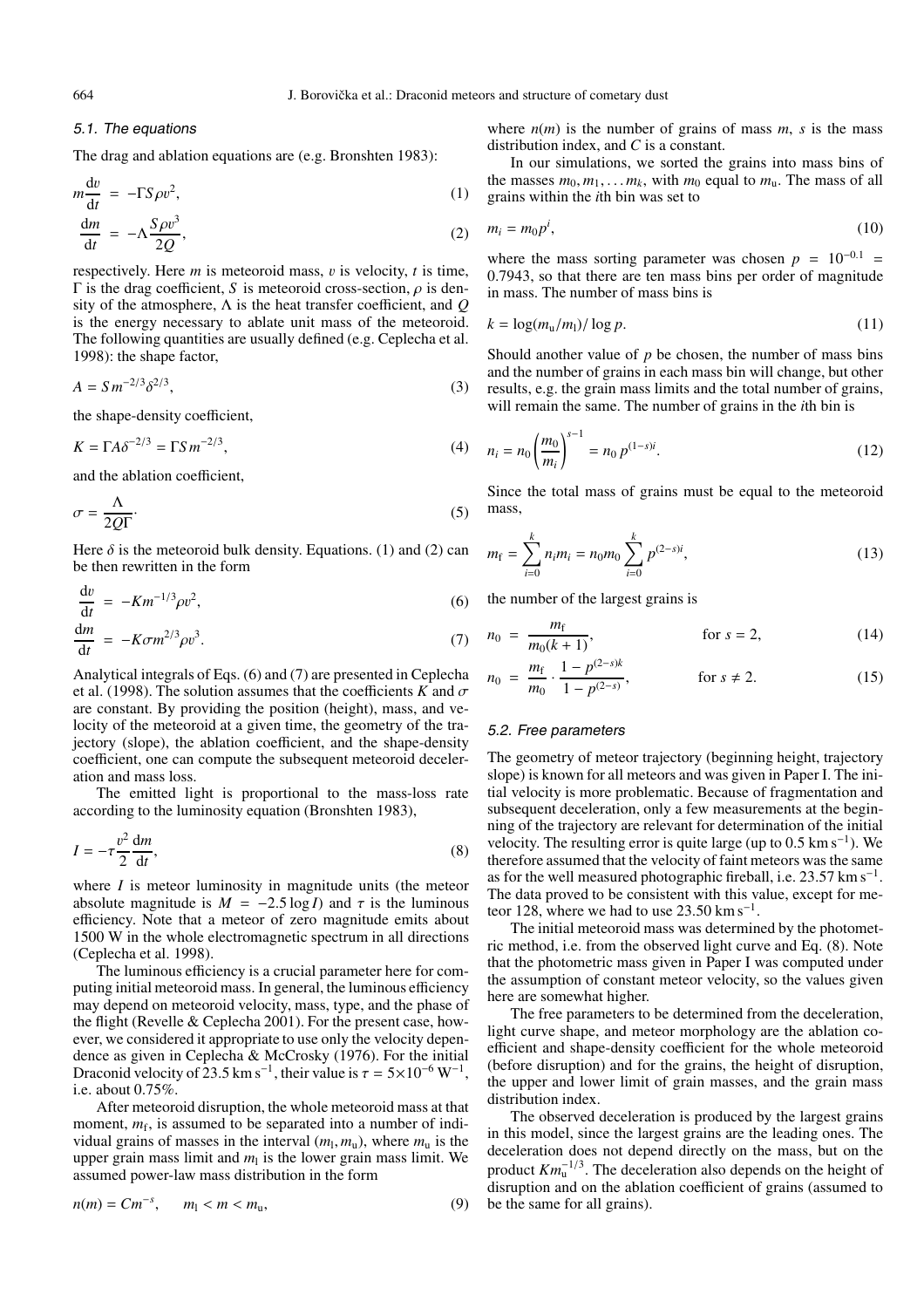

**Fig. 3.** Deceleration of meteor 57. Meteor height expected for the given time and constant meteor velocity of 23.57 km s<sup> $-1$ </sup> is given on the horizontal axis. The difference between the observed height and the expected height is given on the vertical axis. Filled squares are measurements from the primary station, empty squares come from the secondary station (more noisy). The continuous line is the fit with the sudden disruption model.

To fit the light curve, knowledge of grain masses is needed. To compute  $m_u$  from the deceleration, we assumed  $K_g$  = 0.0058 m<sup>2</sup> kg<sup>-2/3</sup> ( $\Gamma = 1$ , spherical grains with *A* = 1.21, and grain density  $\delta_g = 3000 \text{ kg m}^{-3}$ ). The lower mass limit  $m_1$  is found from the shape of the light curve. Small grains evaporate quickly, and the smaller the grains, the larger is the light increase after the disruption. We did not take into account the grain initial heating and grain thermal radiation, which can delay the evaporation of small grains (Jones & Kaiser 1966). These effects could refine our results, but we do not expect significant changes since the grains are released at heights where the atmosphere can heat the grains efficiently.

The mass distribution index *s* has a relatively small effect on the shape of the light curve. Nevertheless, *s* influences the intensity profile along the meteor. The values near 2.5 produce nearly constant brightness along the meteor streak toward the meteor end.

If the meteor was observed before the disruption, its brightness provides important information about the dustball. Since the meteoroid mass and velocity are known, the luminosity at a given height is proportional to the product  $K\sigma$ , as can be seen from the Eqs.  $(7)$  and  $(8)$ .

#### 5.3. Fitting the data

To fit the observed decelerations and light curves, the free parameters were adjusted by the trial-and-error method. Atmospheric densities were taken from CIRA (1972). The resulting fits for meteor 57 are given in Figs. 3 and 4. The deceleration could be fitted quite well. Figure 3 also shows that the deceleration was observed at both stations, though the data from the secondary station (Třebíč) show larger scatter. The light curve, however, could be fitted well only on the descending part. The modeled sudden disruption at time 0.4 s and a height of 97.5 km produced too sharp a jump on the ascending part of the light curve, which was not observed (Fig. 4). The situation



**Fig. 4.** Observed light curve of meteor 57 (circles) and a fit with the sudden disruption model.

was quite similar for other meteors. It is therefore clear that meteoroid disruption was not a sudden event, but a gradual process. To improve the fit we modified our model accordingly.

## **6. Model of meteoroid erosion**

We assumed that instead of sudden disruption, the grains are released by gradual erosion. The erosion starts at a given point along the trajectory, and is a form of quasi-continuous fragmentation. After the erosion has started, the mass loss of the dustball meteoroid is

$$
\frac{dm}{dt} = \left(\frac{dm}{dt}\right)_{\text{ablation}} + \left(\frac{dm}{dt}\right)_{\text{erosion}}.\tag{16}
$$

The first term is given by Eq. (7). For erosion, we define the erosion coefficient,  $\eta$ , analogous to the ablation coefficient  $\sigma$ . The erosion rate is then

$$
\left(\frac{\mathrm{d}m}{\mathrm{d}t}\right)_{\mathrm{erosion}} = -K\eta \, m^{2/3} \rho v^3. \tag{17}
$$

The eroded mass was computed from Eq. (17) in steps of 0.02 s. The eroded mass does not immediately contribute to meteor radiation. It is distributed into individual grains according to Eq. (9) and each grain then ablates regularly. The number of grains in each mass bin was computed from Eqs. (10)−(15), with *m*<sup>f</sup> equal to the eroded mass. The erosion continued until all the mass of the dustball was exhausted (except for the photographic fireball – see Sect. 6.1).

In comparison with the model of sudden disruption, the erosion model has one additional parameter – the erosion coefficient. Instead of the height of disruption there is the height of the beginning of erosion. Since the grains are released in different quantities at various heights, the distribution of brightness along the meteor streak becomes more complicated. Our procedure provided both the position of the leading edge and the position of the brightest bin of grains (a group of grains of the same mass released at the same time). The resulting fits are shown in Fig. 5 for all meteors. The brightest point in the erosion model often fits the measurements better than the sudden disruption model.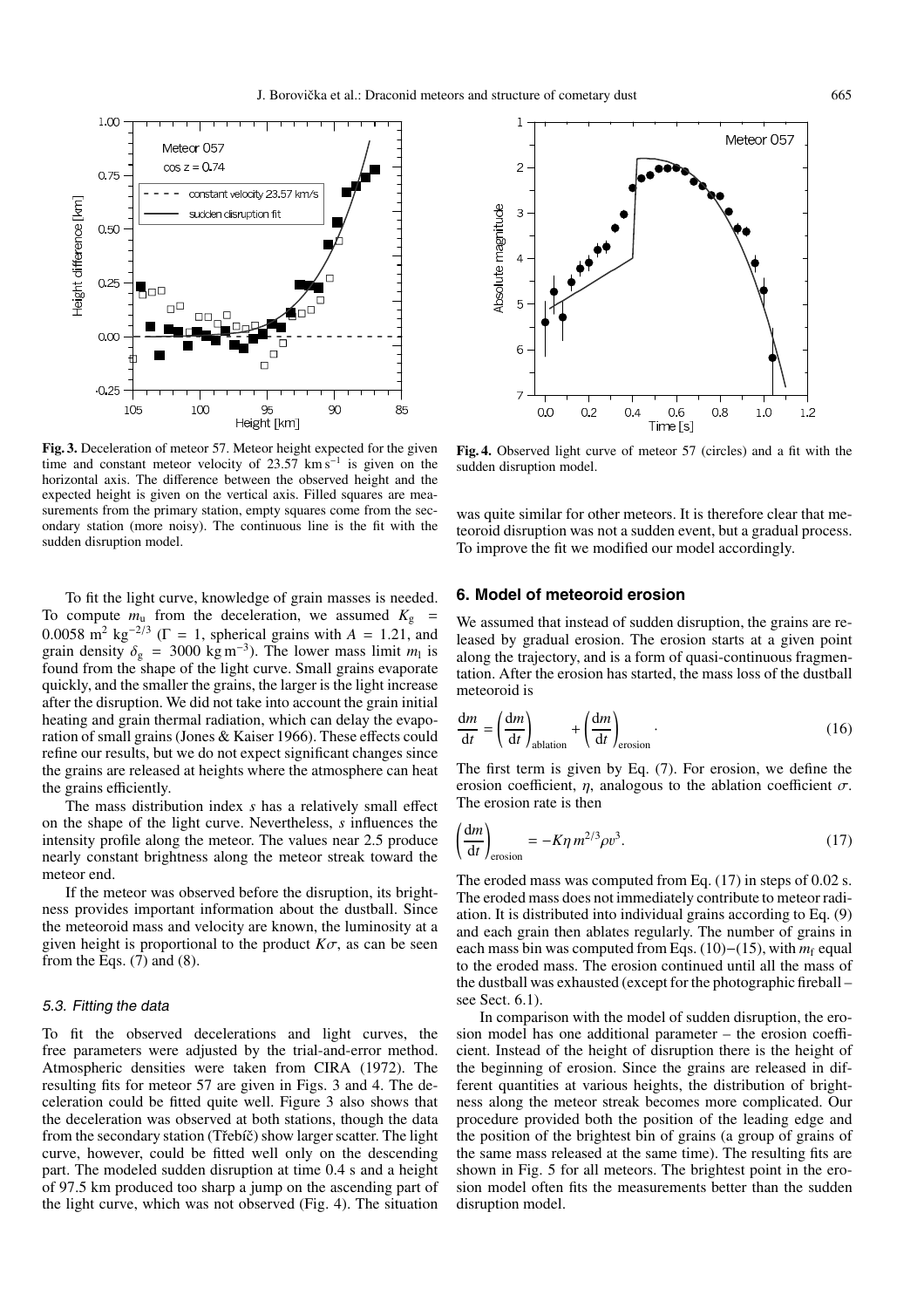

**Fig. 5.** Decelerations of six meteors. Three fits are shown: the brightest points in the erosion model (thick line), the leading edge in the erosion model (thin line), and the sudden disruption model fit (dotted line). For other explanation see Fig. 3.

The fits of light curves are shown in Fig. 6. Though some irregularities on the light curves could not be explained by the model, the overall shapes could be explained, although the shapes varied from meteor to meteor. The computed light curves always turn up sharply at the start of the erosion and are smooth afterwards, reaching their maxima shortly before the end of the erosion phase.

Our model also provided intensity distribution in meteors and their wakes. The result for meteor 57 is shown in Fig. 7. The prolongation of the meteor toward the end is qualitatively in agreement with observations. The modeled prolongation is, however, lower than observed. The wake in earlier parts of the trajectory is not present in the model. These discrepancies have probably been caused by early separation of very small grains, not contained in the model; however they must form a negligible part of meteoroid mass. Considering the deceleration, light curve, and main features of meteor morphology, we conclude that the agreement of the erosion model with observations is reasonably good.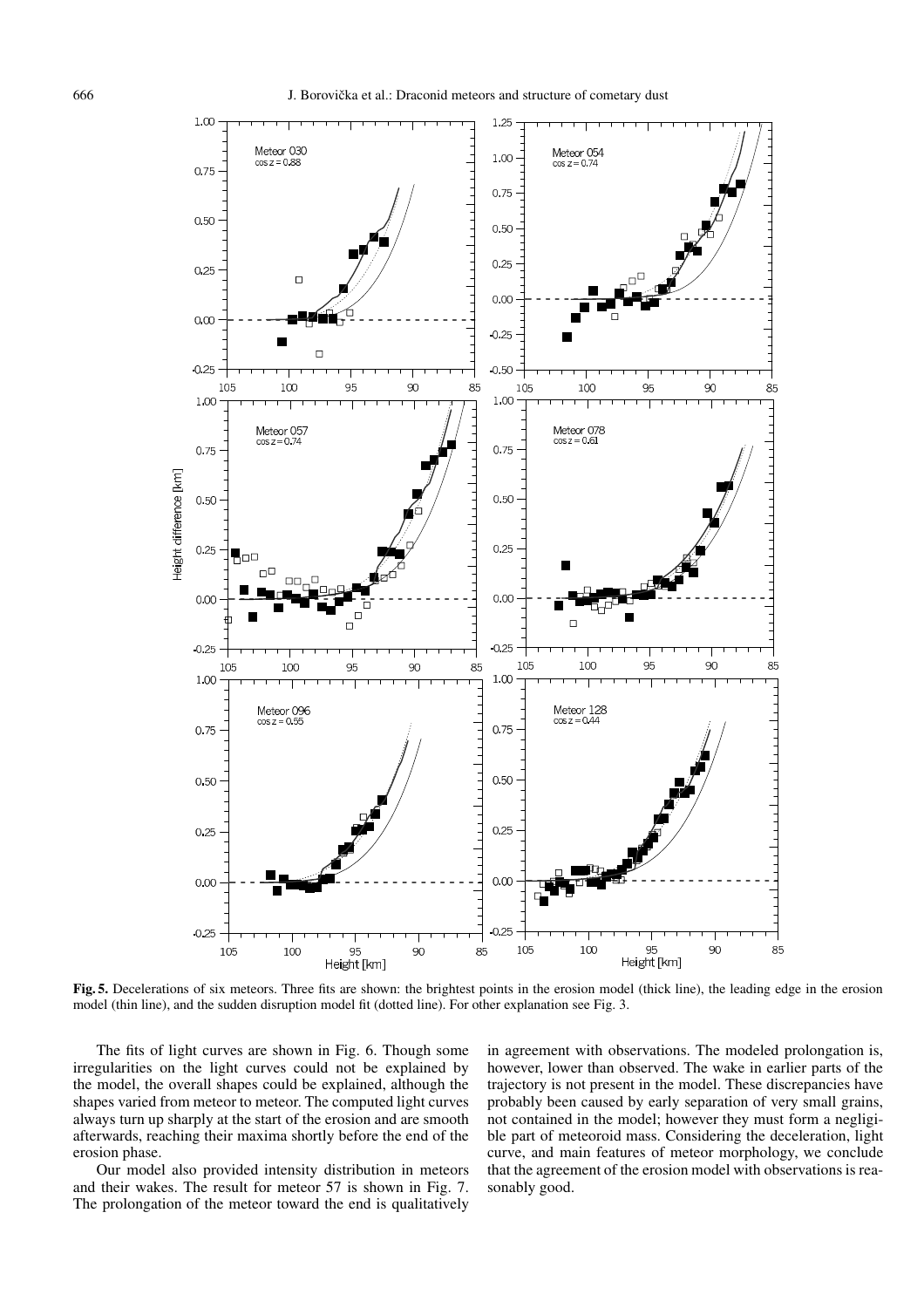

**Fig. 6.** Light curves of six faint Draconid meteors and the fits by the erosion model.

# 6.1. The photographic fireball

The brightest Draconid meteor of the night was captured by allsky photographic cameras and their radiometric sensors. These systems are much less sensitive than video cameras, having a limiting magnitude about −3. The fireball showed a nearly symmetrical part of the light curve at the beginning, with a maximum of −4 mag reached at the height of 91 km. It subsequently disappeared below the photographic limit, only to produce a brief

terminal flare of −5.5 mag at the height of 83 km (Fig. 8). The fireball did not show any measurable deceleration.

The assumption that only 70% of meteoroid mass was subject to erosion was needed to model the fireball light curve successfully. The other part must have ablated regularly until the height of 83.9 km, where it disrupted suddenly. The parameters of the grains (mass distribution, ablation coefficient) were the same for the grains released by gradual erosion and for the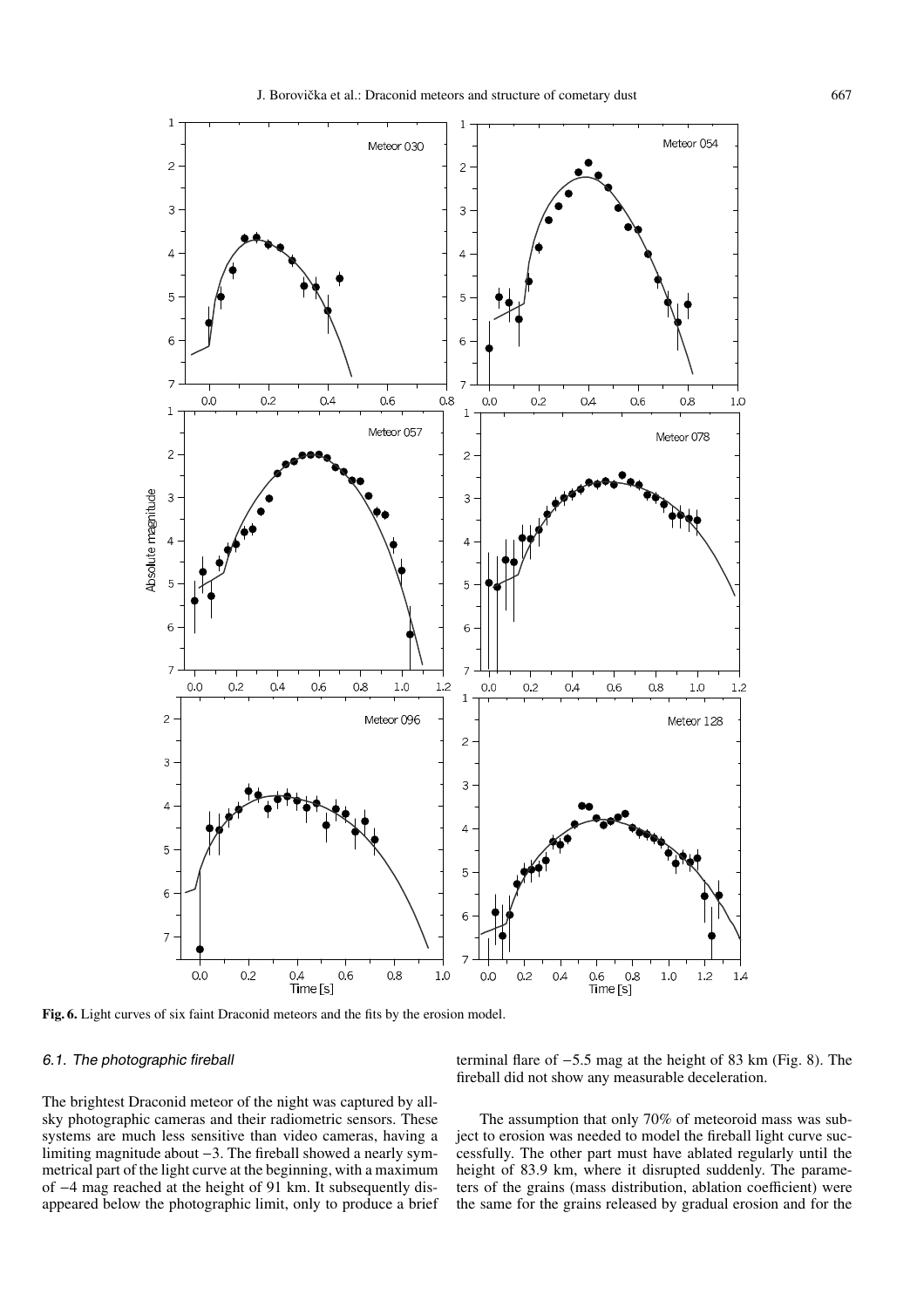

**Fig. 7.** Simulated time-height intensity scan for meteor 57. Compare to Fig. 2.



**Fig. 8.** Detail of all-sky photograph showing the Draconid fireball EN 081005B. The fireball flew from upper right to lower left. Rotating shutter interrupted the exposure 21 times per second. Numerous star trails are visible on more than 10 h long exposure.

grains released by sudden disruption at lower height. The fit of the light curve is shown in Fig. 9.

## **7. Results from decelerations and light curves**

In this section we present the actual values of the parameters used for the fits in Figs. 5, 6, and 9.

#### 7.1. Masses and grain distribution

Table 1 contains initial meteoroid velocity,  $v_{\infty}$ , trajectory slope (cosine of radiant zenith distance,  $z_R$ ), the height,  $h_0$ , at time zero (for time scales used in Figs. 4, 6, and 9), initial mass,  $m_{\infty}$ , the upper and lower cut-off of grain masses,  $m_u$  and  $m_l$ , grain mass distribution index, *s*, grain size range, number of grains in the largest mass bin,  $n_0$ , and total number of grains,  $N = \sum n_i$ . All values were computed assuming spherical grains with a density of 3000 kg m−3, the drag coefficient equal to unity, and the luminous efficiency given in Sect. 5.1.

Note that there is no way to determine grain density from our data. Identical fits can be obtained for any grain density. If the density is multiplied by factor  $f$ , the grain masses must be multiplied by  $f^{-2}$ , grain numbers by  $f^2$ , and grain sizes by *f* <sup>−</sup>1. Should the grain density be 600 kg m−3, for example, *m*<sup>u</sup> and  $m<sub>1</sub>$  in Table 1 would be multiplied by 25, grain sizes would be 5 times larger, and grain numbers,  $n_0$  and  $N$ , 25 times lower.

If the grain density was close to 3000 kg m<sup>-3</sup>, the small meteoroids contained tens of thousands, up to almost a million,



**Fig. 9.** Light curve of the photographic fireball as measured by the radiometric system and fitted by the model. A few data points at the beginning were supplied by roughly estimating fireball brightness from the video spectrum.

constituent grains. The grain mass range was relatively narrow in all cases, less than an order of magnitude. However, the grain masses (and sizes) were different in each meteoroid. Meteoroid 78 was coarse grained, with grain sizes around 100 microns and a relatively flat mass distribution index of 1.8. On the other hand, meteoroid 30 was fine grained, with all grains smaller than 40 microns and a mass distribution index of 2.7. Interestingly, the large photographic meteoroid was also fine grained and contained almost a billion grains. The mass distribution of grains in all meteoroids is plotted in Fig. 10.

#### 7.2. Physical characteristics

Table 2 contains the derived physical characteristics of Draconid meteoroids. The ablation coefficient  $\sigma$  was derived for grains from the deceleration. Nevertheless, we assumed it to be valid also for the dustball meteoroid as a whole (see the discussion below). The ablation coefficients are about 2–5× larger than the intrinsic ablation coefficients found for bright fireballs by Ceplecha & Revelle (2005). Since large fireballs radiate at lower heights, where meteoroid shielding by vapors develops, the difference may be caused by the difference in the heat transfer coefficient Λ. The ablation energy may be nearly the same. Assuming  $\Lambda = \Gamma = 1$  for the Draconids, the ablation energy is  $Q \approx 2 \times 10^7$  J kg<sup>-1</sup>. Note that Fischer et al. (2000) *assumed*  $\Lambda = \Gamma = 1$  and  $\overline{Q} = 6 \times 10^6$  J kg<sup>-1</sup>, and Campbell-Brown & Koschny (2004) *assumed*  $\Lambda = 0.5$  and  $Q = 3.8 \times 10^6$  J kg<sup>-1</sup>, both resulting in larger ablation coefficients than we found.

Since  $\Lambda$  and  $\Gamma$  are the same for ablation and erosion, the comparison of  $\sigma$  and  $\eta$  gives the direct comparison of the ablation and erosion energies. The erosion energy is nearly 15−30× lower than the ablation energy (Table 2). Since the erosion energy is consumed only for the separation of grains from the dustball, is is understandable that it is much lower than the energy necessary for complete vaporization. Moreover, our results suggest that the erosion energy is lower for fine-grained meteoroids.

The height at the beginning of erosion, *h*es, was close to 100 km in all cases. One may suppose that the erosion started after the meteoroid received a critical amount of energy from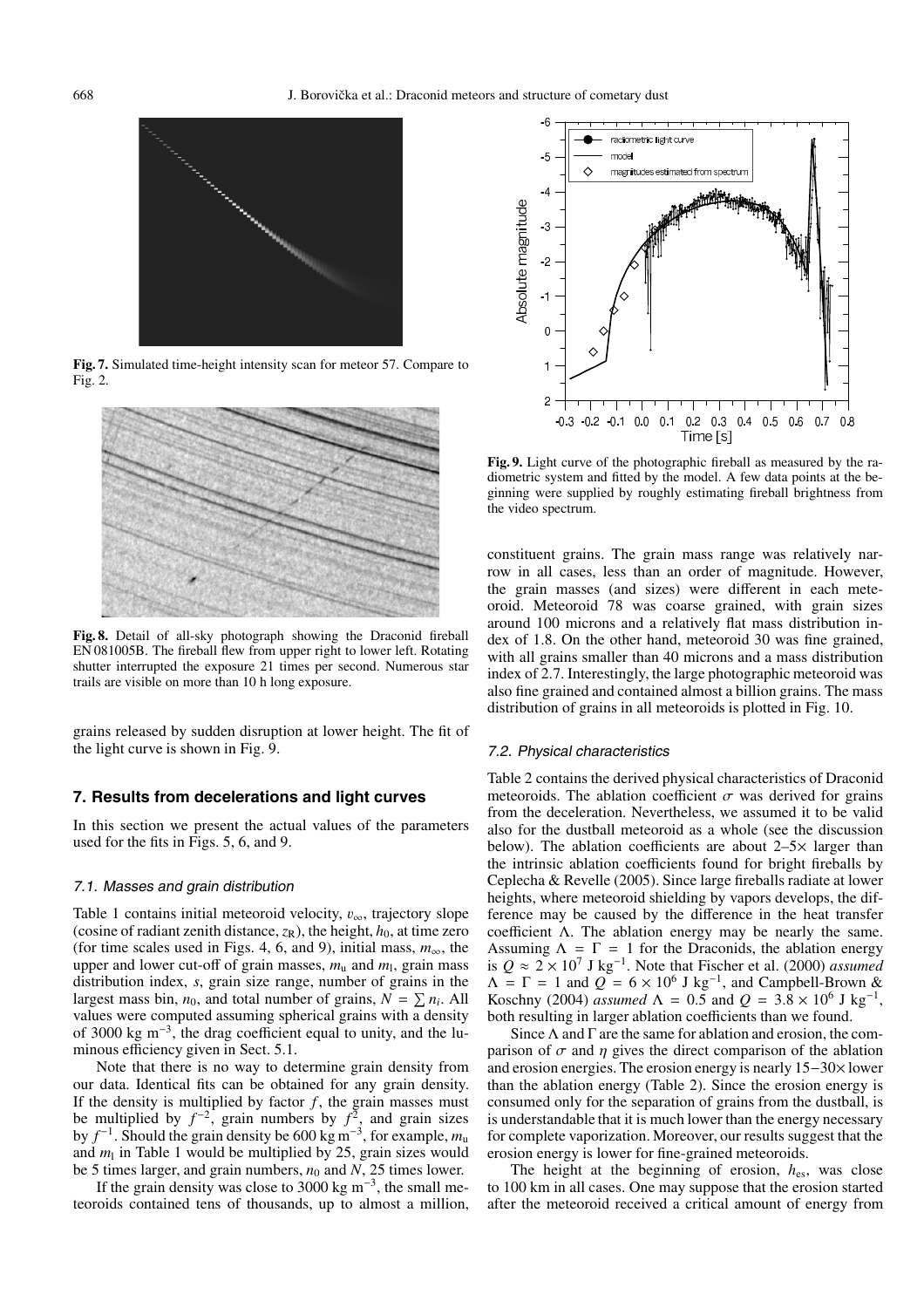**Table 1.** Trajectories, masses, and grain distributions in Draconid meteoroids.

| Met.<br>No. | $v_{\infty}$<br>$(km s^{-1})$ | $h_0$<br>(km) | $\cos z_R$ | $m_{\infty}$<br>(kg)  | $m_{\rm u}$<br>(kg)   | m <sub>l</sub><br>(kg) | S   | <b>Sizes</b><br>$(\mu m)$ | n <sub>0</sub> |             |
|-------------|-------------------------------|---------------|------------|-----------------------|-----------------------|------------------------|-----|---------------------------|----------------|-------------|
| 30          | 23.57                         | 100.6         | 0.88       | $7.2 \times 10^{-6}$  | $1.0 \times 10^{-10}$ | $3.0 \times 10^{-11}$  | 2.7 | $40 - 27$                 | 7300           | 144 000     |
| 54          | 23.57                         | 101.6         | 0.74       | $3.6 \times 10^{-5}$  | $2.0 \times 10^{-10}$ | $2.0 \times 10^{-11}$  | 2.5 | $50 - 23$                 | 8100           | 860 000     |
| 57          | 23.57                         | 104.5         | 0.74       | $5.9 \times 10^{-5}$  | $6.0 \times 10^{-10}$ | $1.2 \times 10^{-10}$  | 2.5 | $72 - 42$                 | 7300           | 263 000     |
| 78          | 23.57                         | 102.4         | 0.61       | $4.8 \times 10^{-5}$  | $2.0 \times 10^{-9}$  | $8.0 \times 10^{-10}$  | 1.8 | 108-80                    | 4900           | 36 500      |
| 96          | 23.57                         | 101.7         | 0.55       | $1.35 \times 10^{-5}$ | $5.5 \times 10^{-10}$ | $2.8 \times 10^{-10}$  | 2.5 | $70 - 56$                 | 4800           | 34 800      |
| 128         | 23.50                         | 103.6         | 0.44       | $2.0 \times 10^{-5}$  | $1.0 \times 10^{-9}$  | $1.6 \times 10^{-10}$  | 2.3 | 86-46                     | 1500           | 61700       |
| Phot        | 23.57                         | 97.1          | 0.88       | $1.6 \times 10^{-2}$  | $1.0 \times 10^{-10}$ | $6.3 \times 10^{-12}$  | 2.5 | $40 - 16$                 | 4 000 000      | 850 000 000 |

**Table 2.** Physical characteristics of Draconid meteoroids.

| Met.<br>No. | $\sigma$<br>$\rm (s^2/km^2)$ | $(s^2/km^2)$ | $\eta/\sigma$ | $h_{\rm es}$<br>(km) | $h_{ee}$<br>(km) | $E_{\rm S}$<br>(J/m <sup>2</sup> ) | $E_{\rm V}$<br>(J/kg) | $K_{\infty}$<br>$(m^2/kg^{2/3})$ | $S_{\infty}^{1/2}$<br>(mm) | $O_{\text{sphere}}$<br>(kg/m <sup>3</sup> ) | $\delta_{\text{flat}}$<br>(kg/m <sup>3</sup> ) |
|-------------|------------------------------|--------------|---------------|----------------------|------------------|------------------------------------|-----------------------|----------------------------------|----------------------------|---------------------------------------------|------------------------------------------------|
| 30          | 0.030                        | 0.80         | 27            | 100.6                | 96.9             | $1.1 \times 10^{6}$                | $(2.0 \times 10^6)$   | (0.035)                          | (3.5)                      |                                             |                                                |
| 54          | 0.020                        | 0.50         | 25            | 99.1                 | 93.2             | $1.6 \times 10^{6}$                | $1.7 \times 10^{6}$   | 0.035                            | 6                          | 200                                         | 670                                            |
| 57          | 0.023                        | 0.33         | 14            | 102.0                | 93.0             | $1.0 \times 10^{6}$                | $1.3 \times 10^{6}$   | 0.050                            | 9                          | 120                                         | 390                                            |
| 78          | 0.022                        | 0.40         | 18            | 100.4                | 94.1             | $1.6 \times 10^{6}$                | $2.0 \times 10^{6}$   | 0.045                            | 7.5                        | 140                                         | 460                                            |
| 96          | 0.030                        | 0.60         | 20            | 102.0                | 97.1             | $1.4 \times 10^{6}$                | $(2.0 \times 10^6)$   | (0.035)                          | (4.5)                      |                                             |                                                |
| 128         | 0.020                        | 0.40         | 20            | 102.5                | 96.0             | $1.6 \times 10^{6}$                | $2.1 \times 10^{6}$   | 0.035                            |                            | 200                                         | 670                                            |
| Phot        | (0.020)                      | 0.60         | (30)          | 100.0                | 84.3             | $1.2 \times 10^{6}$                | $(0.17 \times 10^6)$  | (0.035)                          | (47)                       |                                             |                                                |



**Fig. 10.** Grain mass distribution in seven Draconids (assuming grain density 3000 kg m<sup>-3</sup>).

the incoming atmosphere. The energy received per unit crosssection,  $E_S$ , can be computed considering that  $d\hat{E} = \frac{1}{2} \Lambda S \rho v^3 dt$ and  $dh = -v \cos z_R dt$ :

$$
E_{\rm S} = \frac{1}{2} \Lambda \frac{v^2}{\cos z_{\rm R}} \int_{h_{\rm es}}^{\infty} \rho(h) \, \mathrm{d}h. \tag{18}
$$

We assume that velocity, mass, and cross-section do not change appreciably before the start of erosion and that the meteoroid does not rotate. The energy received per unit mass,  $E_V$ , is

$$
E_{\rm V} = E_{\rm S} \frac{S_{\infty}}{m_{\infty}} = \frac{K_{\infty} E_{\rm S}}{\Gamma m_{\infty}^{1/3}}.
$$
\n(19)

*E*<sub>S</sub> could be computed for all meteors assuming  $\Lambda = 1$ . To compute *E*V, knowledge of the shape-density coefficient of the dustball,  $K_{\infty}$ , is necessary. Under some assumptions this could only be evaluated for meteors observed before the start of erosion, i.e. meteors number 54, 57, 78, and 128 (see Fig. 6). Meteor brightness is directly proportional to the coefficients  $K, \sigma$ , and  $\tau$ . The same values as for the grains would give too low a meteor brightness. In principal, the dustball could have larger  $\sigma$ , and possibly larger  $\tau$ , if a volatile glue holding the grains is present. Nevertheless, we do not feel it necessary to introduce the glue without observational evidence for its presence. We therefore proceeded with the hypothesis that the observed meteor luminosity before erosion was due to a large value of *K*, i.e. low meteoroid density. The values of  $E_s$ ,  $E_V$ , and  $K_{\infty}$  are given in Table 2. For meteors not observed before erosion, the value  $K_{\infty} = 0.035 \text{ m}^2/\text{kg}^{2/3}$  was adopted; the real value could be lower. Uncertain values in Table 2 are given in parentheses.

The energy necessary for the start of erosion lies in a narrow range for all meteoroids if expressed per unit cross-section. If expressed per unit mass, it is lower for the largest meteoroid than for small meteoroids by an order of magnitude. Since there is no other evidence that the largest meteoroid would be so different, we conclude that the erosion starts after the surface of the meteoroid receives the energy  $1.0-1.6 \times 10^6$  J m<sup>-2</sup>. The height at the end of erosion, *h*ee, depends on the erosion coefficient and meteoroid mass, and is also given in Table 2. The erosion energy  $Q_e \approx 1/2\eta$  lay in the range  $0.6-1.5 \times 10^6$  J kg<sup>-1</sup>.

The meteoroid initial cross-section,  $S_{\infty}$ , was computed from  $m_{\infty}$  and  $K_{\infty}$  using Eq. (4) and assuming  $\Gamma = 1$ . In Table 2 we give  $S_{\infty}^{1/2}$ , i.e. a characteristic size of the meteoroid. The video meteors were caused by meteoroids of 3−9 mm in size; the photographic fireball was produced by a meteoroid of several centimeters in diameter.

Should meteoroid shapes be known, meteoroid bulk densities could be computed from  $K_{\infty}$  and Eq. (4). The shapes are unknown, but we made two estimates for two limiting cases: a sphere  $(A = 1.21)$  and a flat disk with diameter to height ratio 5:1  $(A = 2.7)$ . The resulting densities for four meteoroids are given in Table 2. If the meteoroids were spherical, their densities were quite low, down to 120 kg m<sup>-3</sup>. Flat shapes would mean higher densities, provided that all meteoroids were moving with the flat side down. We estimate the truth to lie somewhere in between,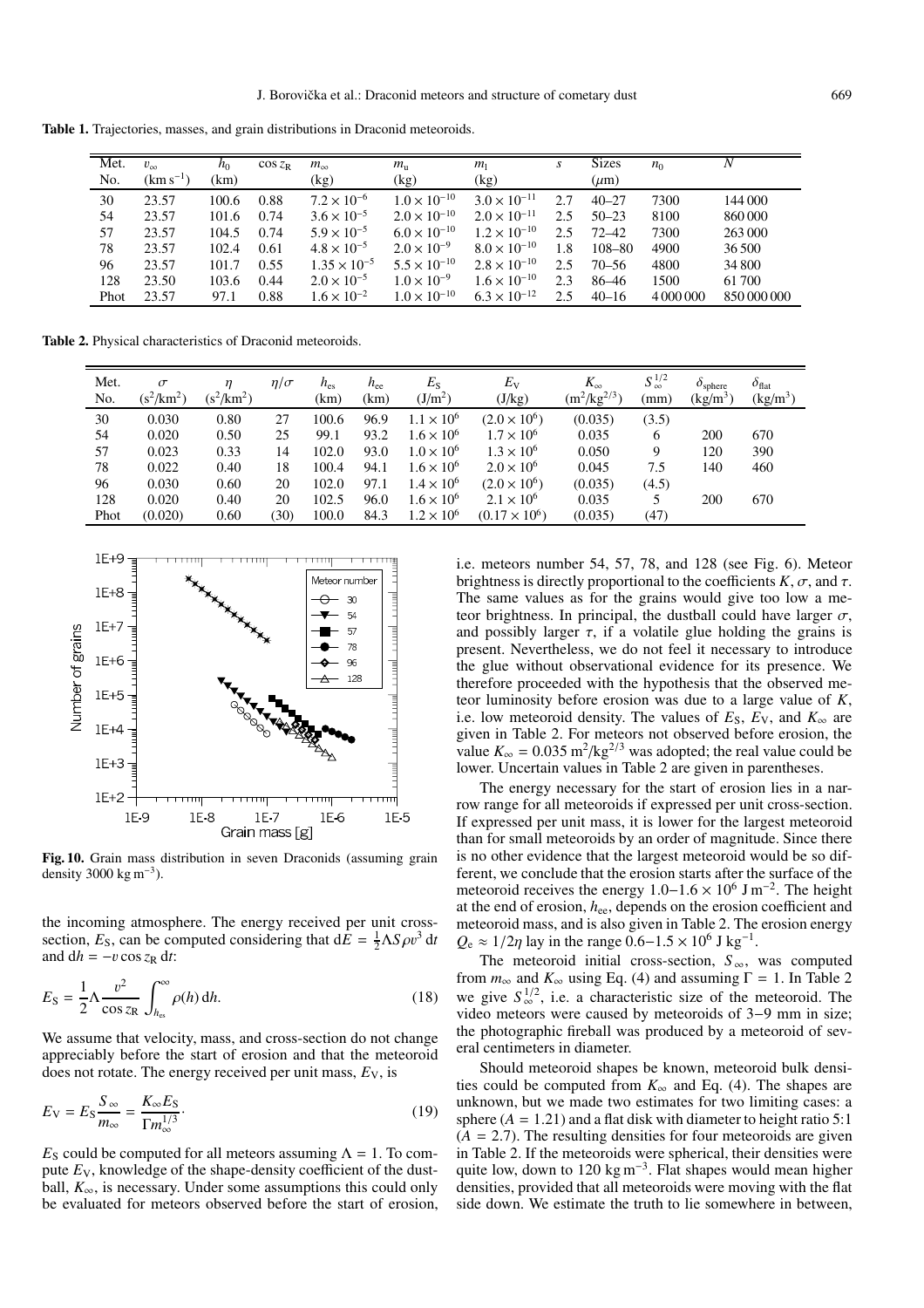

**Fig. 11.** Video spectrum SZ 2448 of the EN 081005B fireball. The background image was created by co-adding all frames showing the spectrum. The meteor flew from the top down and the wavelengths increase from left to right. The inset shows a single frame.



**Fig. 12.** Photometric tracing of a single frame of the SZ 2448 spectrum. Important emissions are identified. The numbers in the parentheses are multiplet numbers according to Moore (1945). The plotted intensities are uncalibrated. The dashed line shows relative sensitivity of the system in the −1st order. The sensitivity is nearly two times higher for the Na line than for the Mg line.

with typical Draconid bulk density of about 300 kg m<sup>-3</sup>. The corresponding porosity is 90% (for grain density of 3000 kg m<sup>-3</sup>).

The terminal break-up of the photographic meteoroid was caused by process other than gradual erosion. It is likely that mechanical strength of the meteoroid was exceeded. The dynamic pressure at the moment of break-up was  $P = \rho v^2 = 5$  kPa.

## **8. Spectral data**

The spectral camera captured four Draconid spectra; three of them are, however, very faint and of limited use. The spectra of two single station meteors show only the Mg line; the Na line was out of the field of view. The spectrum of meteor 57 shows both Mg and Na. The Na line is somewhat fainter than the Mg line, but precise measurement was not possible. Fortunately, the spectrum of the photographic fireball was captured in the −1st spectral order (on the non-blazed side of the grating). The spectrum is reproduced in Fig. 11 and the photometric tracing is given in Fig. 12. The two dominant emissions in the visible region are the Na<sub>I</sub> line at 589 nm and the Mg<sub>I</sub> line at 518 nm. Other emissions belong to Fe I and the  $N_2$  molecule of



**Fig. 13.** Intensities of three multiplets as a function of height in the SZ 2448 spectrum. The intensities have been corrected for spectral response of the instrument.

atmospheric origin. The Na and Mg lines also radiated in the short-duration train of the meteor.

The most obvious aspect of the meteor spectrum is the early start of the Na line. Figure 13 demonstrates that the Na emission started earlier than Fe and Mg, and also began to fade earlier. Nevertheless, the Na line reappeared in full strength in the terminal flare, although the flare was shorter in Na than in Fe and Mg. The Fe lines closely followed the Mg line, except for the beginning, where Fe was brighter.

The early appearance and disappearance of the Na line was observed in Leonid meteors by Borovička et al. (1999) and also in one Draconid meteor by Millman (1972). One possible explanation could be that sodium resides in the volatile glue holding the grains. The existence of the glue is, however, not necessary to produce this effect. Dust particles of about  $10^{-8}$  kg and smaller are expected to ablate differentially. Theoretical computations of McNeil et al. (1998) lead to the conclusion that sodium is evaporated completely from the whole particle before magnesium starts to evaporate. Although the reality may be more complicated, the differences between the Na and Mg light curves in Fig. 13 can be understood in terms of differential grain ablation. The grains located near the surface of the porous meteoroid may lose a significant part of their sodium even before the erosion starts.

We have also tried to derive relative abundances of Mg, Na and Fe in the meteoroid from the total radiated intensity in respective spectral lines integrated along the trajectory. The multiplet intensity ratios are  $Na I(1)/Mg I(2) = 1.5$ and Fe I(15)/Mg I(2) = 1.1. According to the classification of Borovička et al. (2005), the spectrum can be considered as normal in this respect. Assuming the radiating gas temperature of 4000 K for the meteor speed of 23 km s−1, the most probable element number ratios are Na/Mg =  $0.064$  and Fe/Mg = 0.66. The uncertainty is of the order of 50%. The ratios are consistent with chondritic values, and lie within the range derived by Millman (1972) for 10 photographic spectra of the 1946 Draconids (Fig. 14).

## **9. Discussion**

We have applied a new approach for the analysis of atmospheric deceleration and light curves of faint Draconid meteors.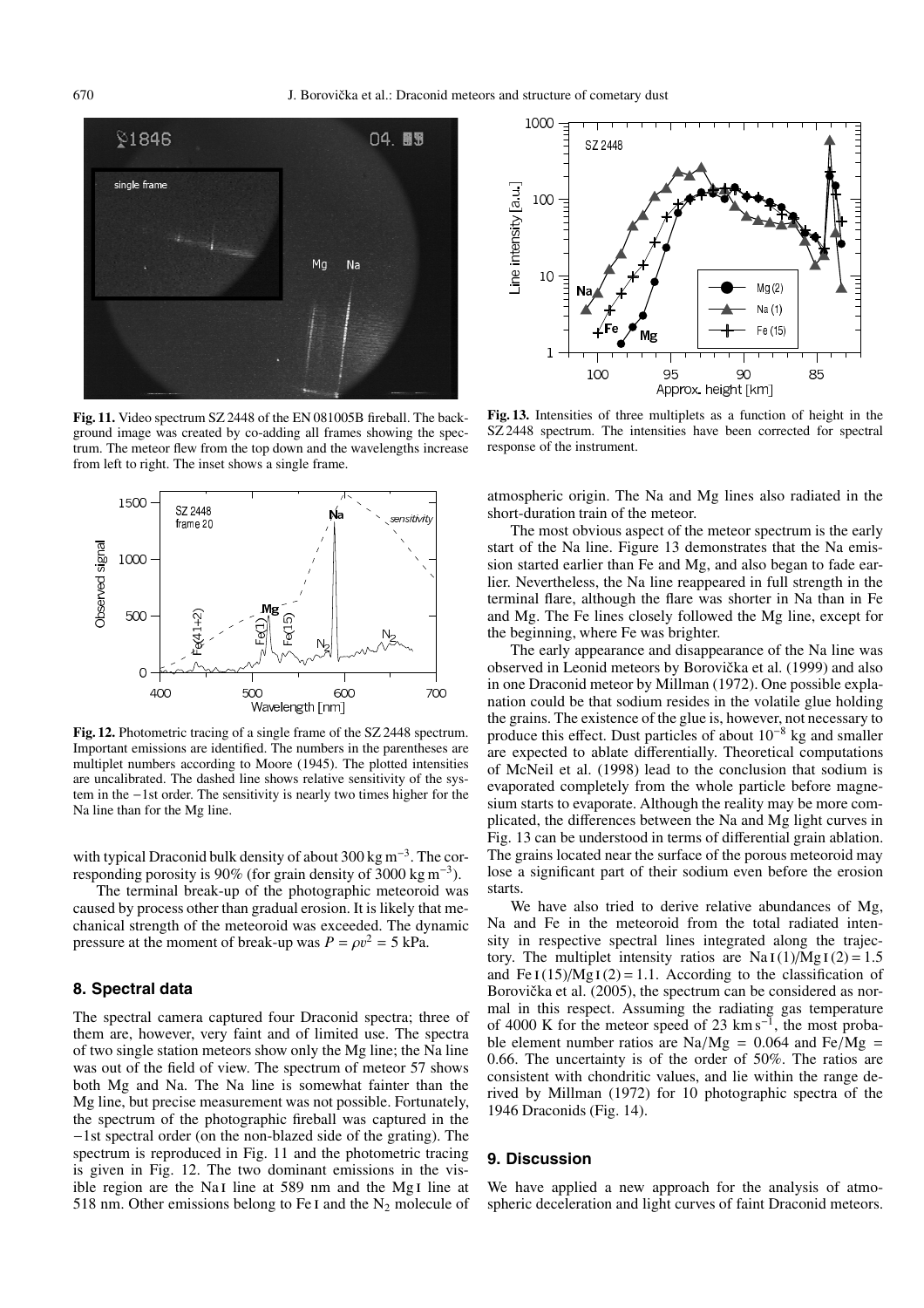

**Fig. 14.** Fe/Mg and Na/Mg ratios (by number of atoms) in the EN 081005B Draconid and 10 Draconids analyzed by Millman (1972). The dashed horizontal lines mark the values for carbonaceous chondrites.

Additional information was obtained from the analysis of a bright Draconid fireball and its spectrum. As a result, we were able to describe the structure of Draconid meteoroids and their behavior during atmospheric entry.

Our analysis revealed similar behavior to that which Campbell-Brown & Koschny (2004) found from the analysis of Leonid light curves. Both works have shown that meteoroids disrupt gradually near the beginning of the luminous trajectories into constituent grains, and that the size range of the grains is relatively narrow. Campbell-Brown & Koschny (2004) used mostly Gaussian mass distribution, we preferred a power law, but in a limited mass range.

Campbell-Brown & Koschny (2004) used the concept of a volatile glue holding the grains together. In their model, the grains started to be released after the temperature of the glue reached ∼1100 K. Although the presence of the glue cannot be excluded, we consider it unlikely. In our concept, dustball meteoroids are porous aggregates of constituent grains similar to the dust aggregates produced in the laboratory by Blum et al. (2006). The authors obtained cm-sized aggregates with porosities of 85–93%, using μm-sized constituent grains. Our results for Draconids yield the same porosities, though the grains are larger.

What causes meteoroids to start to crumble? The dynamic pressure is extremely low at the height of ∼100 km. Moreover, small meteoroids are still in the free-molecule flow regime at that height (Popova 2005), so pressure is not relevant. Energy other than mechanical energy must therefore be responsible for meteoroid destruction. One possibility is thermal energy. The grains exposed to direct air molecule impacts are heated. When they become partially melted, fragile bonds between them are destroyed. After the surface grains are lost, the mechanical balance of the irregular dustball is affected and dustball erosion continues easily.

The concept of Hawkes & Jones (1975), that meteoroids up to a certain mass-limit are completely fragmented into individual grains before the start of the luminous trajectories, was not confirmed by our observations. In particular, the application of that concept to the Draconids by Beech (1986) gave unrealistically low fragmentation energy of  $10^5$  J kg<sup>-1</sup>. According to our observations, the energy received before complete fragmentation (computed from Eqs. (18) and (19) with  $h_{ee}$  instead of  $h_{es}$ ) was from  $2.5 \times 10^6$  J kg<sup>-1</sup> (for the photographic fireball) up to  $6 \times 10^6$  J kg<sup>-1</sup>.

Our estimate of Draconid density of 300 kg m<sup>-3</sup> is in agreement with the values published for Draconid-like material by Ceplecha (1988) and Revelle (2001). Babadzhanov (2002) used a model of quasi-continuous fragmentation and obtained 400 kg m<sup>-3</sup> for the Leonids, while he ascribed significantly larger densities to some other showers; he did not observe Draconids. Bulk densities of several hundreds of kg  $m^{-3}$ were also measured for interplanetary dust particles (Rietmeijer 2005). However, the sizes of the IDPs were similar to the sizes of constituent grains in our case, so we observed a different type of material. On the other hand, the size of constituent grains found for Draconids is smaller than found for other meteors by Simonenko (1968).

The mechanical strength of a meteoroid can easily be found by computing the dynamic pressure at the break-up point, provided that the break-up height is known. In the past, some authors assumed that the beginning of the meteor is associated with the break-up (e.g. Öpik 1955). Recently, Trigo-Rodríguez & Llorca (2006) assumed that the break-up point corresponds to the point of maximum brightness. Using the data of Fujiwara et al. (2001) they obtained the mean break-up height of Draconids of 98 km and pressure of 400 Pa. Our analysis showed that the point of maximum brightness does not correspond to any break-up (except for the photographic fireball). The erosion started earlier, but was not caused by mechanical forces. Only the fireball flare was a consequence of mechanical break-up. The inferred strength of the meteoroid is 5 kPa. Sekanina (1985) discussed a much more massive Draconid fireball PN 39043 (maximum brightness −11 mag). The fireball showed an initial maximum (probably caused by erosion), and two flares at dynamic pressures of 8.6 and 19 kPa. We can therefore conclude that the strengths of more compact parts of Draconid meteoroids are of the order of 5−20 kPa. These values are low in comparison with other meteoroids, except for certain Leonids (see the summary in Borovička 2006). The strength of Draconids is equal to the compression strength of fresh snow of densities 200− 250 kg m<sup>-3</sup> (Kronholm et al. 2003). The lower limit of tensile strength of the Draconid parent comet 21P/Giacobini-Zinner was derived by Sekanina (1985) from the rotation of the comet and found to be several hundred Pascals.

Is 21P/Giacobini-Zinner a typical comet? It belongs to the group of comets depleted in  $C_2$ ,  $C_3$  (A'Hearn et al. 1995), and  $C_2H_6$  (Weaver et al. 1999; Mumma et al. 2000). Anomalous wavelength-dependence of polarization was also observed (Kiselev et al. 2000). We, however, do not think that 21P/G-Z and Draconids are exceptional. Both comet and meteor observations suggest that at least some Jupiter family comets have similar properties.

### **10. Conclusions**

We analyzed atmospheric decelerations, light curves, and morphologies of seven Draconid meteors. Draconid meteoroids were found to be porous aggregates of constituent grains. Their bulk density and porosity are about 300 kg m−<sup>3</sup> and 90%, respectively. The constituent grains had relatively narrow size range in all meteoroids, but the mean grain sizes varied from meteoroid to meteoroid, from about 30  $\mu$ m to almost 100  $\mu$ m. The mm-sized meteoroids contain tens of thousands to hundreds of thousands of grains (assuming grain density close to 3000 kg m<sup>-3</sup>).

The grains located near the surface are heated by the impact of air molecules and start to lose volatile sodium first. After receiving the energy of about  $10^6$  J m<sup>-2</sup>, the surface grains separate from the meteoroid. After that, the erosion is able to